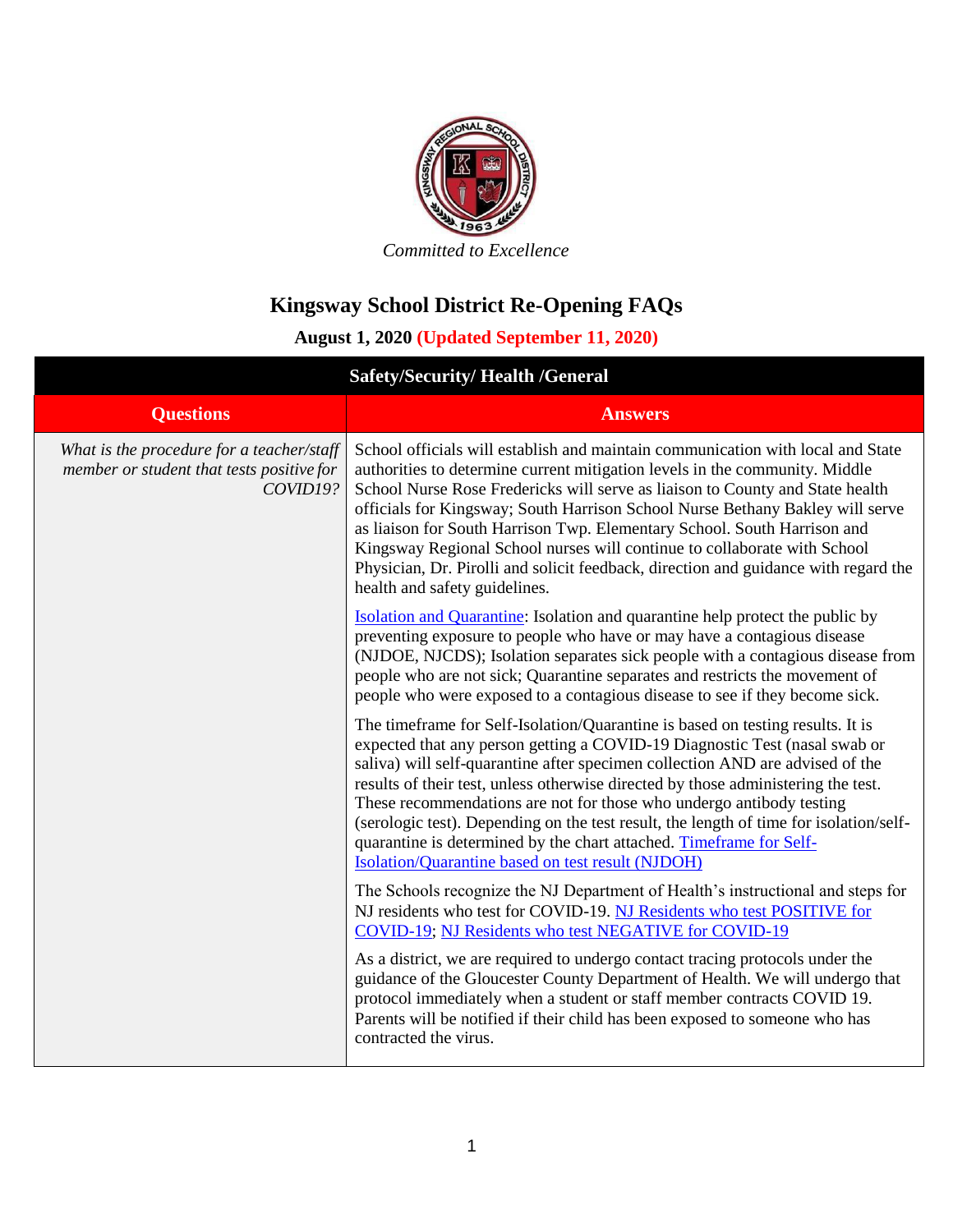| <b>Safety/Security/Health /General</b>                                                                                                          |                                                                                                                                                                                                                                                                                                                                                                                                                                                                                                                                                                                                                                                                                                                         |
|-------------------------------------------------------------------------------------------------------------------------------------------------|-------------------------------------------------------------------------------------------------------------------------------------------------------------------------------------------------------------------------------------------------------------------------------------------------------------------------------------------------------------------------------------------------------------------------------------------------------------------------------------------------------------------------------------------------------------------------------------------------------------------------------------------------------------------------------------------------------------------------|
| <b>Questions</b>                                                                                                                                | <b>Answers</b>                                                                                                                                                                                                                                                                                                                                                                                                                                                                                                                                                                                                                                                                                                          |
|                                                                                                                                                 | Students who are sick will be sent home or should stay home. Communication to<br>the school attendance secretary is critical. Parents and students will then proceed<br>following their family doctor's orders.                                                                                                                                                                                                                                                                                                                                                                                                                                                                                                         |
|                                                                                                                                                 | Parents and students should follow current CDC guidelines in conjunction with<br>their family doctor recommendations. If students are healthy enough to do virtual<br>learning, provisions will be made for them to attend in the virtual setting.                                                                                                                                                                                                                                                                                                                                                                                                                                                                      |
|                                                                                                                                                 | Students who have family members who have contracted COVID and live in the<br>same household should also follow current CDC guidelines and contact school<br>health officials who will provide further guidance.                                                                                                                                                                                                                                                                                                                                                                                                                                                                                                        |
| How are you testing students before<br>entering school and exposing other staff<br>and students?                                                | Parents will be expected to complete a COVID-19 Screening Pledge prior to the<br>start of the school year. Daily, students will be required to complete a CODID-19<br>Symptom Screening form prior to arriving to school. This was communicated in<br>the Superintendent's KR Reopening Plan Update No. 2 - July 31, 2020 and<br>additional details regarding procedures will be communicated over the summer.                                                                                                                                                                                                                                                                                                          |
| How will parents be notified? Will the<br>parents of only that one classroom be<br>notified or will the entire school<br>community be notified? | It depends, but generally yes, but only if that information is in a non-personally<br>identifiable form. Specifically, the educational agency or institution must make a<br>reasonable determination that a student's identity is not personally identifiable,<br>whether through single or multiple releases, and taking into account other<br>reasonably available information. See 34 C.F.R. § 99.31(b)(1). If an educational<br>agency or institution discloses information about students in non-personally<br>identifiable form, then consent by the parents or eligible students is not needed<br>under FERPA. (FERPA Student Privacy Policy Office, March 2020)                                                 |
|                                                                                                                                                 | The Office for Civil Rights (OCR) at the U.S. Department of Health and Human<br>Services released <i>guidance</i> on February 3, 2020, regarding disclosures of PHI to<br>first responders such as law enforcement officials, paramedics, and public health<br>authorities. In a <b>bulletin</b> released on March 28, 2020, OCR reminded covered<br>entities of their civil rights obligations to protected classes under Title VII of the<br>Civil Rights Act of 1964.                                                                                                                                                                                                                                                |
|                                                                                                                                                 | A parent or eligible student must provide written consent before an educational<br>agency or institution discloses PII from a student's education records, unless one<br>of the exceptions to FERPA's general consent rule applies. 20 U.S.C. §§<br>$1232g(b)(1)$ and (b)(2); 34 C.F.R. §§ 99.30 and 99.31. FERPA requires that a<br>consent form be signed and dated by a parent or eligible student and (1) specify<br>the records that may be disclosed; $(2)$ state the purpose of the disclosure; and $(3)$<br>identify the party or class of parties to whom the disclosure may be made. 34<br>C.F.R. $\S$ 99.30(a) and (b). At the conclusion of this document, we have included a<br>sample FERPA consent form. |
|                                                                                                                                                 | Although educational agencies and institutions can often address threats to the<br>health or safety of students or other individuals in a manner that does not identify<br>a particular student, FERPA permits educational agencies and institutions to<br>disclose, without prior written consent, PII from student education records to<br>appropriate parties in connection with an emergency, if knowledge of that<br>information is necessary to protect the health or safety of a student or other                                                                                                                                                                                                                |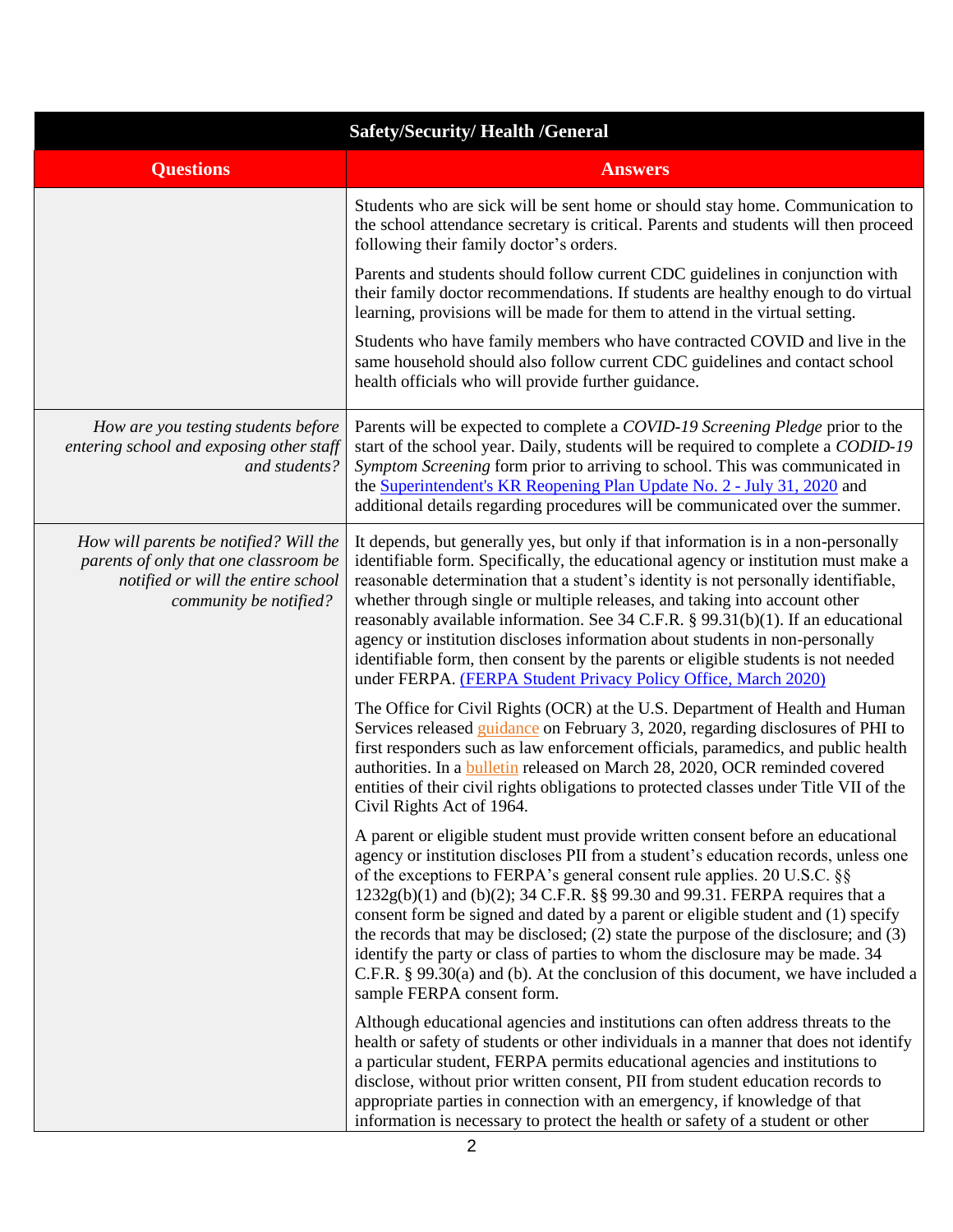| <b>Safety/Security/Health /General</b>                                                                                                          |                                                                                                                                                                                                                                                                                                                                                                                                                                                                                                                                                                                                                                                                                                                                                                                                                                                                                                                                                                                                                                                                                                                                                                                                                                                                                                                                                                                                                                                 |
|-------------------------------------------------------------------------------------------------------------------------------------------------|-------------------------------------------------------------------------------------------------------------------------------------------------------------------------------------------------------------------------------------------------------------------------------------------------------------------------------------------------------------------------------------------------------------------------------------------------------------------------------------------------------------------------------------------------------------------------------------------------------------------------------------------------------------------------------------------------------------------------------------------------------------------------------------------------------------------------------------------------------------------------------------------------------------------------------------------------------------------------------------------------------------------------------------------------------------------------------------------------------------------------------------------------------------------------------------------------------------------------------------------------------------------------------------------------------------------------------------------------------------------------------------------------------------------------------------------------|
| <b>Questions</b>                                                                                                                                | <b>Answers</b>                                                                                                                                                                                                                                                                                                                                                                                                                                                                                                                                                                                                                                                                                                                                                                                                                                                                                                                                                                                                                                                                                                                                                                                                                                                                                                                                                                                                                                  |
|                                                                                                                                                 | individuals. 20 U.S.C. § 1232g(b)(1)(I); 34 C.F.R. §§ 99.31(a)(10) and 99.36.<br>This "health or safety emergency" exception to FERPA's general consent                                                                                                                                                                                                                                                                                                                                                                                                                                                                                                                                                                                                                                                                                                                                                                                                                                                                                                                                                                                                                                                                                                                                                                                                                                                                                         |
| How will parents be notified? Will the<br>parents of only that one classroom be<br>notified or will the entire school<br>community be notified? | It depends, but generally yes, but only if that information is in a non-personally<br>identifiable form. Specifically, the educational agency or institution must make a<br>reasonable determination that a student's identity is not personally identifiable,<br>whether through single or multiple releases, and taking into account other<br>reasonably available information. See 34 C.F.R. § 99.31(b)(1). If an educational<br>agency or institution discloses information about students in non-personally<br>identifiable form, then consent by the parents or eligible students is not needed<br>under FERPA. (FERPA Student Privacy Policy Office, March 2020)                                                                                                                                                                                                                                                                                                                                                                                                                                                                                                                                                                                                                                                                                                                                                                         |
|                                                                                                                                                 | The Office for Civil Rights (OCR) at the U.S. Department of Health and Human<br>Services released guidance on February 3, 2020, regarding disclosures of PHI to<br>first responders such as law enforcement officials, paramedics, and public health<br>authorities. In a <b>bulletin</b> released on March 28, 2020, OCR reminded covered<br>entities of their civil rights obligations to protected classes under Title VII of the<br>Civil Rights Act of 1964.                                                                                                                                                                                                                                                                                                                                                                                                                                                                                                                                                                                                                                                                                                                                                                                                                                                                                                                                                                               |
|                                                                                                                                                 | A parent or eligible student must provide written consent before an educational<br>agency or institution discloses PII from a student's education records, unless one<br>of the exceptions to FERPA's general consent rule applies. 20 U.S.C. §§<br>1232g(b)(1) and (b)(2); 34 C.F.R. §§ 99.30 and 99.31. FERPA requires that a<br>consent form be signed and dated by a parent or eligible student and (1) specify<br>the records that may be disclosed; (2) state the purpose of the disclosure; and (3)<br>identify the party or class of parties to whom the disclosure may be made. 34<br>C.F.R. § 99.30(a) and (b). At the conclusion of this document, we have included a<br>sample FERPA consent form.                                                                                                                                                                                                                                                                                                                                                                                                                                                                                                                                                                                                                                                                                                                                  |
|                                                                                                                                                 | Although educational agencies and institutions can often address threats to the<br>health or safety of students or other individuals in a manner that does not identify<br>a particular student, FERPA permits educational agencies and institutions to<br>disclose, without prior written consent, PII from student education records to<br>appropriate parties in connection with an emergency, if knowledge of that<br>information is necessary to protect the health or safety of a student or other<br>individuals. 20 U.S.C. § 1232g(b)(1)(I); 34 C.F.R. §§ 99.31(a)(10) and 99.36.<br>This "health or safety emergency" exception to FERPA's general consent<br>requirement is limited in time to the period of the emergency and generally does<br>not allow for a blanket release of PII from student education records. Typically,<br>law enforcement officials, public health officials, trained medical personnel, and<br>parents (including parents of an eligible student) are the types of appropriate<br>parties to whom PII from education records may be disclosed under this FERPA<br>exception. For purposes of FERPA's health or safety emergency exception, the<br>determination by an educational agency or institution that there is a specific<br>emergency is not based on a generalized or distant threat of a possible or eventual<br>emergency for which the likelihood of occurrence is unknown, such as would be |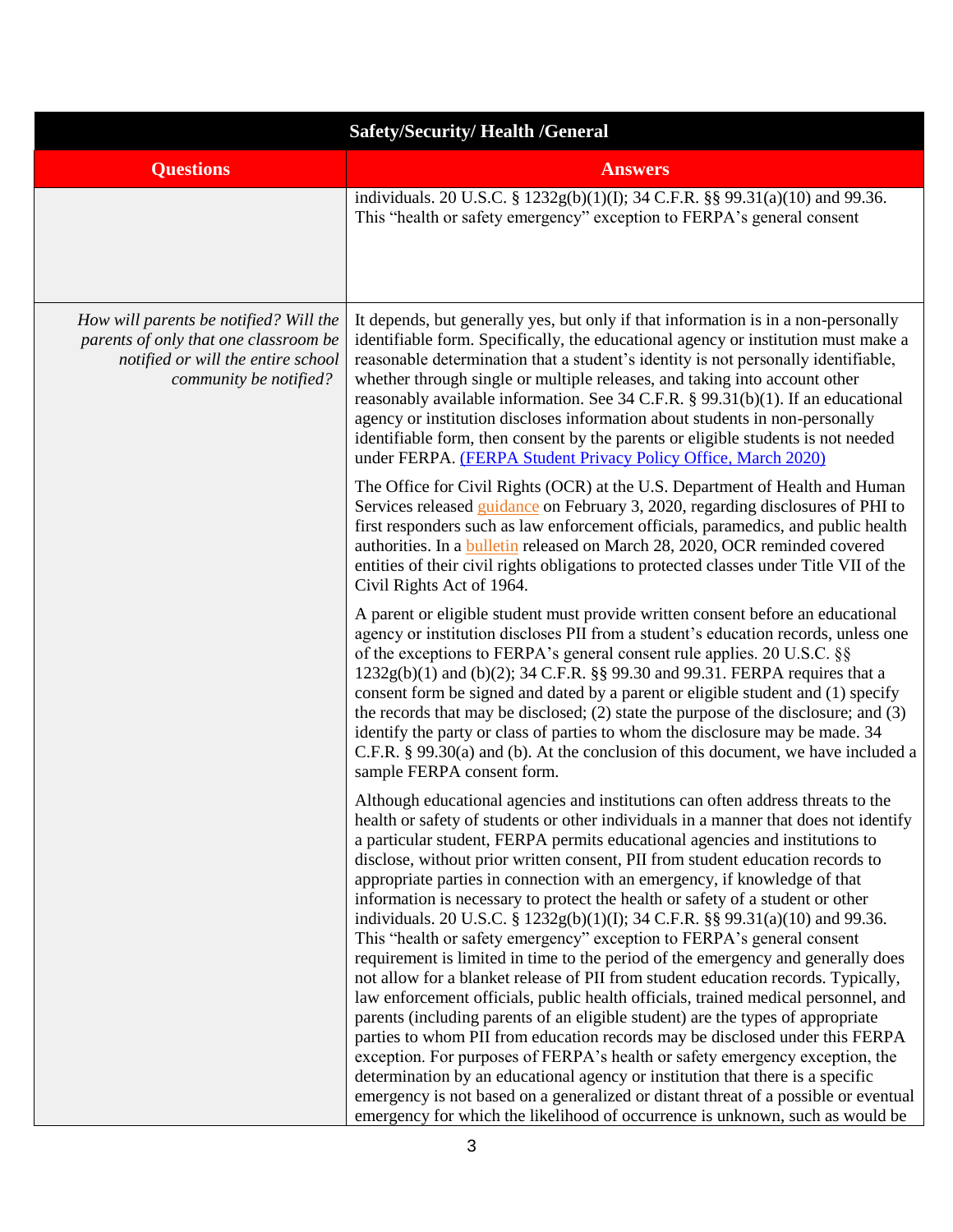| <b>Safety/Security/Health /General</b>                                                                                       |                                                                                                                                                                                                                                                                                                                                                                                                                                                                                                                                                                                                                                                                                                                                                                                                                                                                                                                                                                                                                                         |
|------------------------------------------------------------------------------------------------------------------------------|-----------------------------------------------------------------------------------------------------------------------------------------------------------------------------------------------------------------------------------------------------------------------------------------------------------------------------------------------------------------------------------------------------------------------------------------------------------------------------------------------------------------------------------------------------------------------------------------------------------------------------------------------------------------------------------------------------------------------------------------------------------------------------------------------------------------------------------------------------------------------------------------------------------------------------------------------------------------------------------------------------------------------------------------|
| <b>Questions</b>                                                                                                             | <b>Answers</b>                                                                                                                                                                                                                                                                                                                                                                                                                                                                                                                                                                                                                                                                                                                                                                                                                                                                                                                                                                                                                          |
|                                                                                                                              | addressed in general emergency preparedness activities. If local public health<br>authorities determine that a public health emergency, such as COVID-19, is a<br>significant threat to students or other individuals in the community, an educational<br>agency or institution in that community may determine that an emergency exists as<br>well.                                                                                                                                                                                                                                                                                                                                                                                                                                                                                                                                                                                                                                                                                    |
| What is the procedure for a student or<br>teacher/staff member who becomes ill<br>during the day?                            | Staff/Students who begin to show symptoms during the workday should report to<br>the nurse's office. The nurse will assess and determine if staff/students should be<br>isolated or quarantined and picked up or in the case of a staff member sent home.<br>To learn about isolation/quarantine, click Timeframe for Self-<br>Isolation/Quarantine based on test result (NJDOH)                                                                                                                                                                                                                                                                                                                                                                                                                                                                                                                                                                                                                                                        |
| What if kids or faculty are<br>travelling/visiting outside of the state?<br>What will be protocol?                           | New Jersey's <b>State Travel Ban Advisory</b> has issued an incoming travel advisory<br>that all individuals entering the State with a significant spread of COVID-19<br>should quarantine for 14-days after leaving the state. As of July 28, 2020, there<br>are currently 36 states and U.S. jurisdictions that meet the criteria. Governor<br>Murphy recently stated, "It is critically important that all New Jerseyans remain<br>committed to beating COVID-19 by remaining vigilant and continuing our<br>collective efforts to reduce new cases and the rate of transmission throughout the<br>state. In order to prevent additional outbreaks across New Jersey and continue<br>with our responsible restart and recovery process, I strongly encourage all<br>individuals arriving from these hotspot states to proactively get a COVID-19 test<br>and self-quarantine.<br>Students are expected to abide by the Governor Murphy's recommendation to<br>quarantine and to communicate with each school's attendance secretary. |
| My child will be driving herself to and<br>from school, how are you going to assign<br>parking spaces and when will we know? | Driving information will be out by 7/31/20. Students will sign up through<br>Google. Once approved, an e-mail will be sent requesting appropriate<br>documentation.                                                                                                                                                                                                                                                                                                                                                                                                                                                                                                                                                                                                                                                                                                                                                                                                                                                                     |
| Will juniors be allowed to drive and park<br>at the school since there will be more<br>available parking spaces?             | Juniors will be allowed to park during the hybrid scenario; however if/when we<br>resume a normal schedule (all students on campus at same time) priority will be<br>given to seniors as we have limited parking.                                                                                                                                                                                                                                                                                                                                                                                                                                                                                                                                                                                                                                                                                                                                                                                                                       |
| Will the students be switching classrooms<br>throughout the day, or will they take<br>all classes in one classroom?          | Yes, students will be switching from class to class throughout the day. Regular<br>cleaning protocols are in place for the classrooms and other areas throughout the<br>day. Students will be cohorted to reduce our school population in an effort to<br>socially distance when possible. The schedules have been built on a delayed<br>opening bell schedule and can be found by clicking the links below.                                                                                                                                                                                                                                                                                                                                                                                                                                                                                                                                                                                                                            |
|                                                                                                                              | Middle School Hybrid Bell Schedule<br><b>High School Hybrid Bell Schedule</b>                                                                                                                                                                                                                                                                                                                                                                                                                                                                                                                                                                                                                                                                                                                                                                                                                                                                                                                                                           |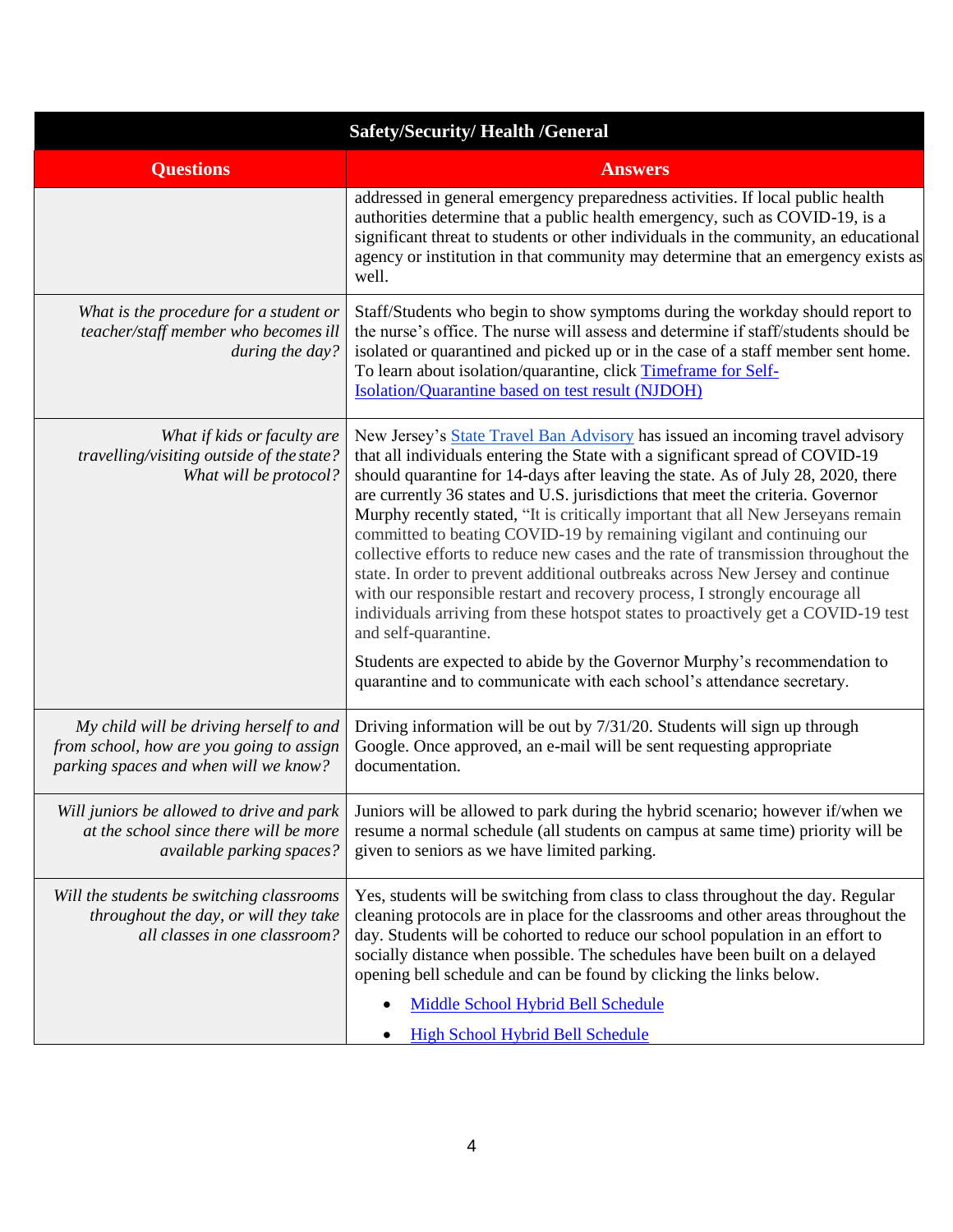| <b>Safety/Security/Health /General</b>                                                                                                                                                                                           |                                                                                                                                                                                                                                                                                                                                                                                                                                                                                                                                                                                                                                                                                                                                                                                                                                            |
|----------------------------------------------------------------------------------------------------------------------------------------------------------------------------------------------------------------------------------|--------------------------------------------------------------------------------------------------------------------------------------------------------------------------------------------------------------------------------------------------------------------------------------------------------------------------------------------------------------------------------------------------------------------------------------------------------------------------------------------------------------------------------------------------------------------------------------------------------------------------------------------------------------------------------------------------------------------------------------------------------------------------------------------------------------------------------------------|
| <b>Questions</b>                                                                                                                                                                                                                 | <b>Answers</b>                                                                                                                                                                                                                                                                                                                                                                                                                                                                                                                                                                                                                                                                                                                                                                                                                             |
| Will there be any consideration for<br>families who have younger siblings<br>attending EG schools and the need for<br>older sibling childcare?                                                                                   | Yes, our Cohort model has sorted students alphabetically so that the elementary<br>school students can follow the same reporting schedule as their older siblings at<br>Kingsway. We continue to communicate with our sending districts ensure that<br>siblings in various schools are all a part of the same cohort and report to school<br>on the same days. You can read more about this in the <b>Superintendent's</b><br>Preliminary School Reopening Schedules Letter - July 23, 2020.                                                                                                                                                                                                                                                                                                                                               |
| Kingsway is one of the few not operating<br>on a half day and providing grab and go<br>lunches. Can parents who want to try the<br>hybrid model opt kids out of this lunch,<br>arrange their schedule and just come get<br>them? | Students will be eating at Kingsway each day; we made this decision because we<br>are confident with the protocols that we have put in place that eating/lunch can<br>occur in a safe manner. Students will be eating in small groups, students will eat<br>in the same room, students will be in assigned seats, no buffet style serving will<br>occur, and cleaning protocols before and after lunch will occur each day. The<br>administration will continue to monitor the lunch procedures throughout the year.<br>This matter is addressed in the <b>Superintendent's KR Reopening Plan Update No.</b><br>2 - July 31, 2020.                                                                                                                                                                                                         |
| Are there rules for face coverings?                                                                                                                                                                                              | A guideline that will apply to all faculty, staff, students, and visitors is the<br>wearing of cloth facemasks. While we will share additional information<br>regarding masks, it is important that our parents are aware of this requirement<br>now, as it will apply to all our students throughout the duration of the school day.<br>Please know that the District will not be providing masks to students and that the<br>purchasing of masks will be the responsibility of our parents. NJ.com recently<br>published an article entitled, "You need to 'mask train' your kids before schools<br>reopen Here's how to do it." I share this article to assist our parents/students in<br>the preparation of wearing masks (or neck gaiters) throughout the school day as<br>"mask-endurance" will be a serious challenge for students. |
|                                                                                                                                                                                                                                  | Masks are to adhere to the dress code from the standpoint that any mask that is<br>offensive or causes a disruption to the learning environment will not be<br>permitted. Dress code violations as they pertain to masks would be subject to the<br>discipline code as well. N95 masks or KN95 masks are permitted. The district<br>will be providing protective masks for all staff. Shields may be used by staff<br>members (following protocol) in some instances. Masks must be worn properly<br>by all staff and students.                                                                                                                                                                                                                                                                                                            |
| How will lunches be handled to ensure<br>safety/social distancing is able to happen?                                                                                                                                             | In both the high school and middle school, students bring lunch will eat in their<br>fourth period class. Assigned seating will be utilized, and before and after<br>cleaning protocols will be in place. If students are buying lunch, they will<br>purchase in the cafe and bring to their fourth period class to eat. Water and<br>snacks will be sold class-to-class by our food services department.                                                                                                                                                                                                                                                                                                                                                                                                                                  |
| Can we still pick up agendas and other<br>materials for the all-virtual option?                                                                                                                                                  | Yes, if your child chooses the "All-Virtual" School Option, you may pick up<br>materials. We will send out more specific communication on this procedure once<br>we get closer to the beginning of school.                                                                                                                                                                                                                                                                                                                                                                                                                                                                                                                                                                                                                                 |
| With the amount of time the students will<br>be in school and on bus will they be able<br>to have a snack and bring water bottle?                                                                                                | Students will be able to bring in a water bottle and snacks will be sold during the<br>lunchtime. Please note that water fountains will be shut off to limit the spread of<br>the virus.                                                                                                                                                                                                                                                                                                                                                                                                                                                                                                                                                                                                                                                   |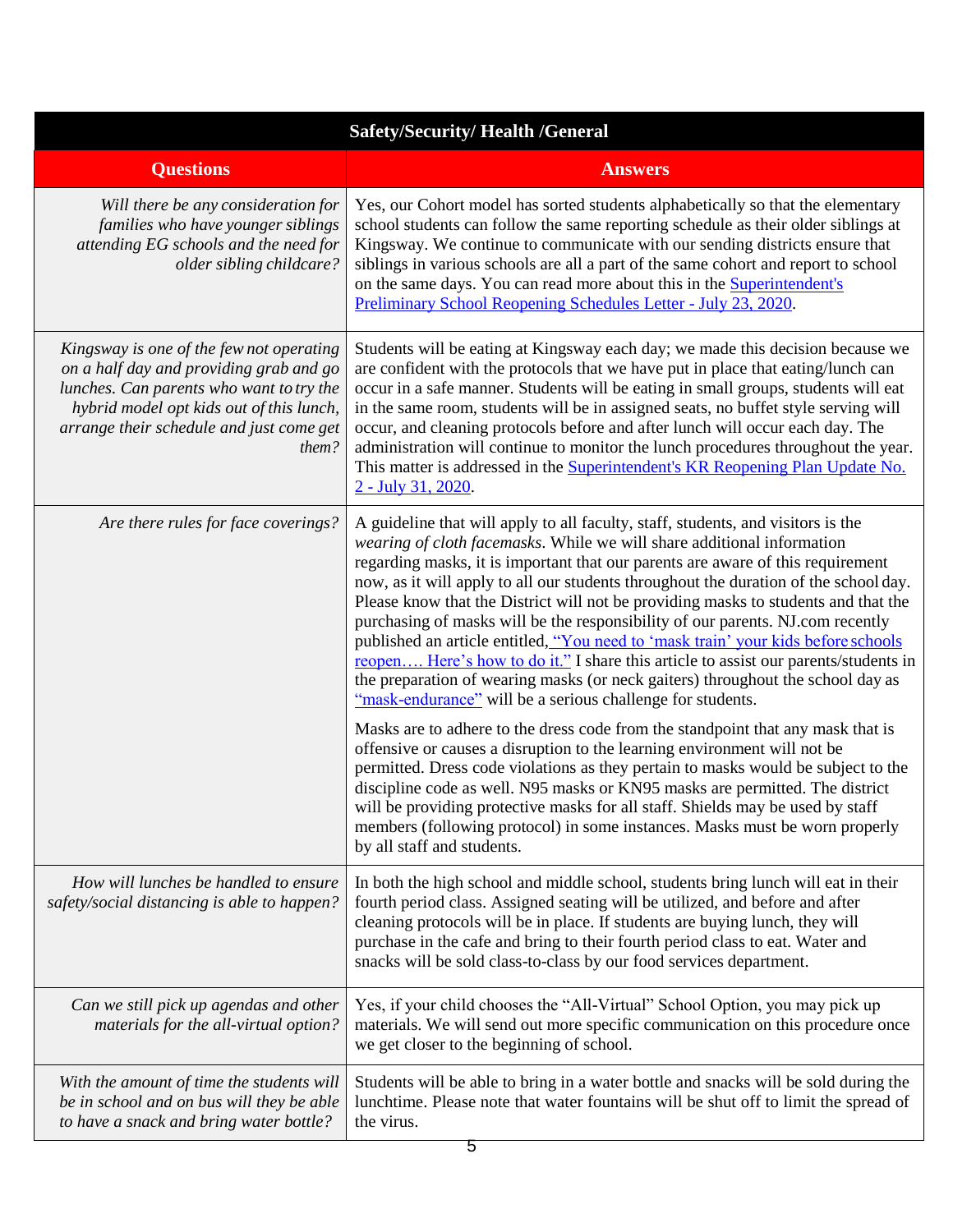| <b>Safety/Security/Health /General</b>          |                                                                                                                                                                                        |
|-------------------------------------------------|----------------------------------------------------------------------------------------------------------------------------------------------------------------------------------------|
| <b>Questions</b>                                | <b>Answers</b>                                                                                                                                                                         |
| Can you define how the classrooms will<br>look? | 50% of the population will be in so the hope is that class sizes are limited to<br>allow social distancing to be optimized in the classroom and in conjunction with<br>CDC guidelines. |
| Can you define how hallways will look?          | Hallways will be designated as one-way travel routes (where applicable).                                                                                                               |

| <b>Academic Programming/Grading Questions</b>                                                                                                                     |                                                                                                                                                                                                                                                                                                                                                                                                                     |
|-------------------------------------------------------------------------------------------------------------------------------------------------------------------|---------------------------------------------------------------------------------------------------------------------------------------------------------------------------------------------------------------------------------------------------------------------------------------------------------------------------------------------------------------------------------------------------------------------|
| <b>Questions</b>                                                                                                                                                  | <b>Answers</b>                                                                                                                                                                                                                                                                                                                                                                                                      |
| What is the difference between the hybrid<br>schedule & virtual option?                                                                                           | Hybrid Learning Environment - Schools will provide a combination of in-<br>person and virtual instruction and students will report according to their cohort.                                                                                                                                                                                                                                                       |
|                                                                                                                                                                   | "All-Virtual" School Option – Reserved for parents who choose not to send<br>their child to school for in-person instruction and, instead, select an "All-<br>Virtual" School Option.                                                                                                                                                                                                                               |
|                                                                                                                                                                   | (For more detailed information on these options, visit our website <b>HERE.)</b>                                                                                                                                                                                                                                                                                                                                    |
| Will the teachers be teaching in a live stream<br>or recorded lecture format?                                                                                     | At this time, teachers will not be live streaming from the classroom. Students<br>at home will be working asynchronously on prepared lessons and the students<br>in-person will be working on the same lesson with the teacher in-person. These<br>lessons could take the form of recorded lessons from teachers or other pre-<br>recorded formats depending upon the lesson.                                       |
| What is the difference between synchronous<br>and asynchronous learning?                                                                                          | <b>Synchronous:</b> happens in real time (e.g. video conferencing,<br>teleconferencing, live chatting, and live-streaming lectures). The means class<br>and instructor interact in a specific virtual place, through a specific online<br>medium, at a specific time.                                                                                                                                               |
|                                                                                                                                                                   | <b>Asynchronous:</b> happens on at the student's own pace on his/her own<br>schedule. The instructor will provide materials for reading, lectures for<br>viewing, assignments for completing, and assessments for evaluation to<br>access and satisfy requirements within a flexible time frame. However,<br>students must adhere to instructor due dates.                                                          |
| If students are in cohort V, will there be<br>specific times they need to be logged on? Or<br>will content all be recorded at the students<br>can view as needed? | Students in Cohort V will be working asynchronously at home on<br>Mon./Tue./Thur./Fri. and will be accessing posted assignments/lessons. On<br>Wed. they will log in synchronously (live) with their whole class. Although,<br>Cohort V students will not need to follow specific times, we highly encourage<br>students to follow the schedule times as they work through the lessons to help<br>secure a routine. |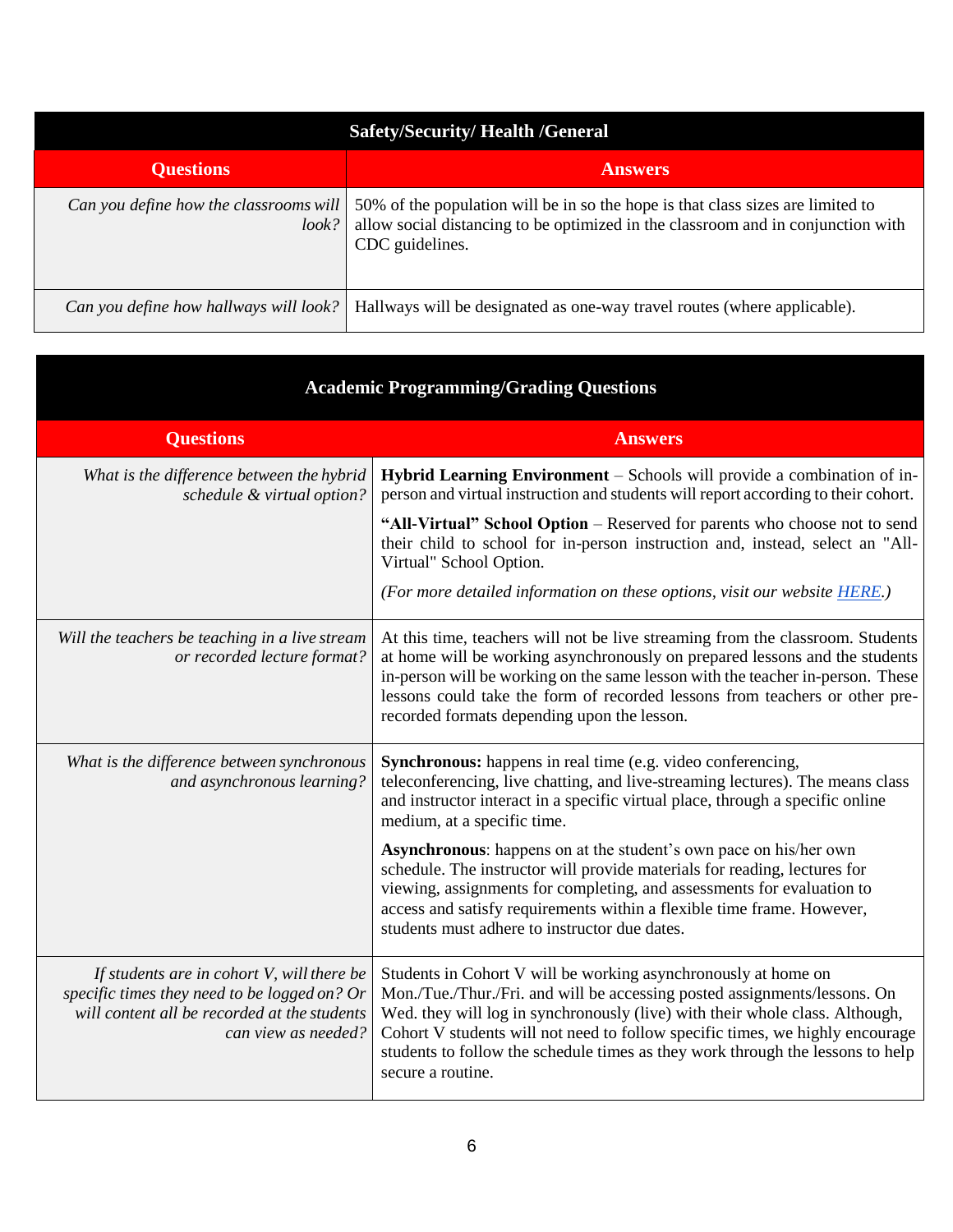| <b>Academic Programming/Grading Questions</b>                                                                                                                   |                                                                                                                                                                                                                                                                                                                                                                                                                                                                                                                                                                      |
|-----------------------------------------------------------------------------------------------------------------------------------------------------------------|----------------------------------------------------------------------------------------------------------------------------------------------------------------------------------------------------------------------------------------------------------------------------------------------------------------------------------------------------------------------------------------------------------------------------------------------------------------------------------------------------------------------------------------------------------------------|
| <b>Questions</b>                                                                                                                                                | <b>Answers</b>                                                                                                                                                                                                                                                                                                                                                                                                                                                                                                                                                       |
| Will Office Hours still be offered?                                                                                                                             | Yes. Office Hours refer to the time within the scheduled day that teachers are<br>available for students virtually for added support to review a brief lesson<br>component, to build relationships, or to provide support or enrichment based<br>upon their needs. Parents are encouraged to talk to their child's teacher about<br>what will be offered during Office Hours throughout the week and how these<br>offerings will be communicated to students.                                                                                                        |
| Will the same teachers be doing both in<br>person and virtual teaching on the same days?                                                                        | Yes, however, they will not be live streaming. The same teacher will be<br>responsible for providing instruction and support for the in-person group as<br>well as instruction for the at-home group. The students at home will be working<br>asynchronously and the students in-person will be working on the same lesson<br>synchronously.                                                                                                                                                                                                                         |
| Will the virtual school days be more<br>structured than they were in the spring?                                                                                | The Wednesday virtual day will be more defined than Semester II of last year<br>in the spring. All teachers and students will be required to log in and follow<br>their daily schedule. On the days that students are home (i.e. either M/T or<br>R/F) all work will be available for them to complete in order of their typical<br>schedule. We recommend that students work in this manner to establish<br>routines.                                                                                                                                               |
| Why isn't there more of a focus on<br>synchronous learning and live-streaming<br>instruction?                                                                   | Currently, the state is requiring that districts offer some type of in-person<br>option (hybrid) that complies with current safety guidelines (social<br>distancing, mask wearing, etc.) with the option for families to go virtual (all-<br>virtual option). As the school year starts in the hybrid, the district will<br>continue to explore/troubleshoot a "live-stream" option. If the state/district<br>pivots to a full-virtual environment for all students because of updates from<br>the state, we will run a fully synchronous schedule for the students. |
| The Cyber Learning platform last school year<br>proved difficult for my child. Is it possible to<br>have an ABVAB schedule instead of the<br>suggested AA/V/BB? | Kingsway worked alongside the sending districts to ensure alignment of the<br>current model for parents and students. Therefore, it will not be possible to<br>adjust to A/B/V/A/B. It is important to mention that the district has just<br>adopted a new learning management system (LMS) called Schoology. This<br>will replace Google Classroom. The goal is to improve the student experience<br>by having everything in one location on one dashboard rather than hopping in<br>and out of various Google Classrooms. Additionally, Schoology will allow:      |
|                                                                                                                                                                 | Faculty can deliver class materials, assessments, feedback, grades,<br>and other support services to students in one "digitalecosystem."<br>Students can submit assignments digitally, review individual<br>assignment feedback, track grades (rather than going to<br>PowerSchool), participate in interactive discussions, receive<br>announcements and feedback, write blogs, and more.<br><b>Parents</b> can view their children's activity, check grades, communicate<br>$\bullet$<br>with teachers all within the Schoology platform                           |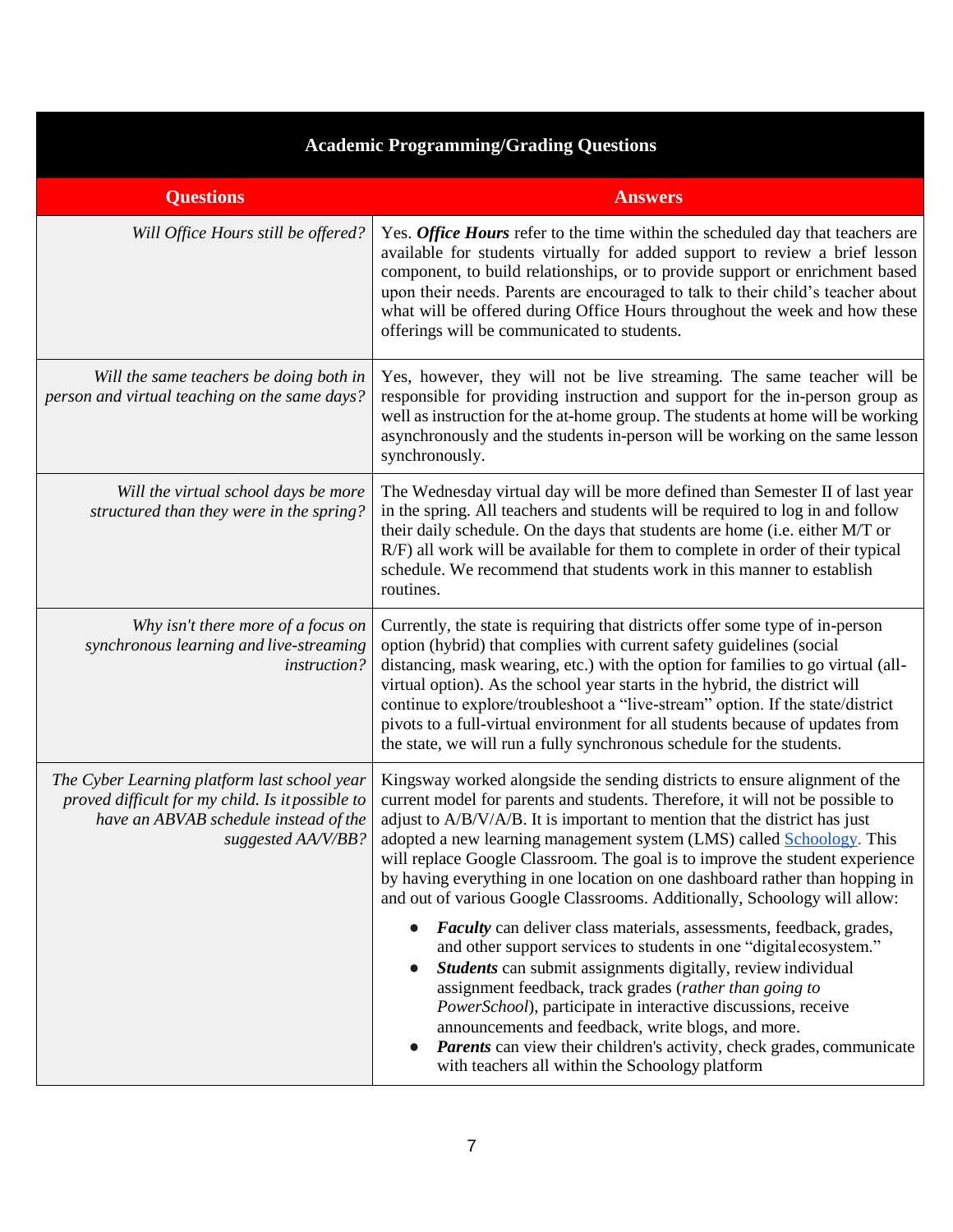## **Academic Programming/Grading Questions**

| <b>Questions</b>                                                                                                                                                                                                | <b>Answers</b>                                                                                                                                                                                                                                                                                                                                                                                                                                                                                                                                           |
|-----------------------------------------------------------------------------------------------------------------------------------------------------------------------------------------------------------------|----------------------------------------------------------------------------------------------------------------------------------------------------------------------------------------------------------------------------------------------------------------------------------------------------------------------------------------------------------------------------------------------------------------------------------------------------------------------------------------------------------------------------------------------------------|
| Will there be an adjustment to grading again<br>this year due to online learning? Will primary<br>assessments be given? How will the school<br>ensure fairness and support for assessments<br>for all students? | There will not be an adjustment to grading this year as there was last year.<br>The district will continue to use the supportive, secondary, and primary<br>categories. Additionally, the district has adopted minimum grades that<br>teachers must abide by for each of these categories to ensure fair weighting<br>within each of the categories. Primary assessments will be given; however,<br>they must be adjusted and broken into smaller chunks. Common Summative<br>Assessments (CSAs) will not be given during the '20-21 school year.        |
| Will virtual learning be synchronous or<br>asynchronous? Will the students who are<br>virtual being logging in at the same time as<br>the teacher?                                                              | In the hybrid schedule, virtual learning will take the form of both<br>synchronous and asynchronous instruction. On the Wednesday virtual day,<br>students and teachers will follow their schedule, log on synchronously<br>through an app such as Zoom, Google Meet, Schoology, etc., and receive<br>synchronous instruction. On the Cohort A or B days, students who are at<br>home will continue to work on the same learning goals as their peers who are<br>in-person; however, they will work asynchronously. It could look like the<br>following: |
|                                                                                                                                                                                                                 | If a parent chooses <i>Cohort V</i> for their child, the student will not be expected<br>to report for in-person days. He or she will work asynchronously on<br>Monday/Tuesday & Thursday/Friday while joining synchronously on<br>Wednesdays following his/her bell schedule.                                                                                                                                                                                                                                                                           |
| What training has the high school/middle<br>school provided to educators on teaching to<br>remote populations?                                                                                                  | Since the transition to virtual learning, teachers have received various training<br>on synchronous and asynchronous teaching strategies and related apps. This<br>training has continued throughout the summer and will continue into the '20-<br>21 under the support of the Chief Academic Officer, Director of Virtual<br>Instruction and Learning, Department Supervisors, Principals, and various<br>teacher leaders in the district.                                                                                                              |
| My son was accepted into the<br>Interdisciplinary team. How will this work?<br>Will the virtual learning include actual<br>teacher instruction?                                                                 | Any student on the interdisciplinary team (Team Scholastics) will still remain<br>with the same team of teachers and take the AVID elective. They will, follow<br>the same learning structure of those not on the team with at-home instruction<br>being asynchronous, virtual instruction (Wednesday) being synchronous, and<br>in-person instruction occurring on their designated days.                                                                                                                                                               |
| Will students participating in an academy<br>need to follow any unique instructions?                                                                                                                            | Students in the Academy Programs will remain cohorted in their core classes;<br>however, they will be split according to their last name. For freshman BLA<br>students, the seminar course will be extended to a full-year course to assist<br>with the integration of DECA-related preparations and the focus on service<br>learning for both Academy programs will be adjusted slightly. Academy<br>Supervisors will be sending Academy specific information to parents and<br>students in the middle of August.                                       |
| My child is in one of the Academy Programs.<br>What will be the disadvantages and<br>difficulties he may encounter if we choose<br>Cohort V option?                                                             | It depends upon your child's ability to self-manage assignments and self-<br>advocate for assistance through the asynchronous option. This will be no<br>different from a student outside the Academy Program.                                                                                                                                                                                                                                                                                                                                           |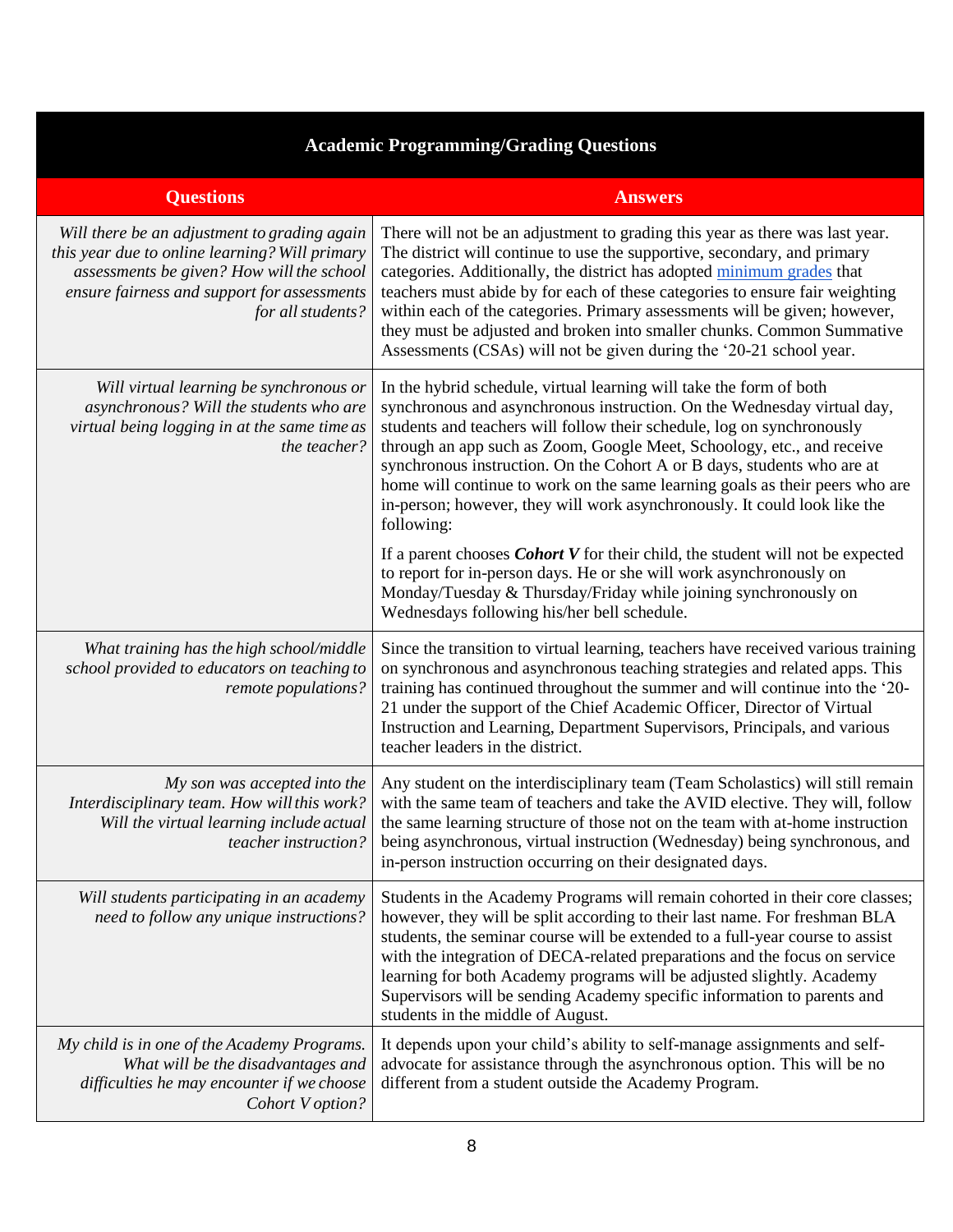## **Academic Programming/Grading Questions**

| <b>Questions</b>                                                                                                                                                  | <b>Answers</b>                                                                                                                                                                                                                                                                                                                                                                                                                                                                                                                                                                                                                                                                                                                                                                                                               |
|-------------------------------------------------------------------------------------------------------------------------------------------------------------------|------------------------------------------------------------------------------------------------------------------------------------------------------------------------------------------------------------------------------------------------------------------------------------------------------------------------------------------------------------------------------------------------------------------------------------------------------------------------------------------------------------------------------------------------------------------------------------------------------------------------------------------------------------------------------------------------------------------------------------------------------------------------------------------------------------------------------|
| How will Advanced Placement (AP) and<br>Honors Courses work in the hybrid and all-<br>virtual options?                                                            | Yes, AP and Honors courses will be conducted the same as any other course<br>following the hybrid/virtual or all-virtual options. (For more detailed<br>information on these options, visit our website HERE.)                                                                                                                                                                                                                                                                                                                                                                                                                                                                                                                                                                                                               |
| Will students have access to something similar<br>to the AAP programs?                                                                                            | Yes, students who qualify for AAP (Academic Assistance Program) will be<br>contacted and offered the opportunity for additional tutoring sessions to assist<br>with academic growth.                                                                                                                                                                                                                                                                                                                                                                                                                                                                                                                                                                                                                                         |
| Will special subjects be offered (i.e. band and<br>art) or will the focus be on core curriculum<br>only.                                                          | Yes, special subjects (i.e. electives) will still be offered. We feel the elective<br>courses assist with balancing a student's schedule with core and interest-<br>related courses. Additionally, at the high school, certain electives are<br>graduation requirements. Only a few electives at the high school (CAD, Art<br>of Baking, Global Cuisine, Food & Nutrition) will not run. All other courses<br>will be adapted for the hybrid/virtual environment.                                                                                                                                                                                                                                                                                                                                                            |
| How will music performance classes work?<br>How will students play instruments wearing<br>masks? How will the ensemble practice if<br>they all won't be together? | For instrumental ensembles attending in-person instruction, performance will<br>focus on small ensemble and chamber music, with musicians appropriately<br>spaced within current safety guidelines. Choral ensembles will have the<br>opportunity to sing and learn singing techniques during virtual instruction<br>days. When in person, choral ensemble groups will focus heavily on music<br>theory (note naming, chord building, etc.), sight-reading, and ear training.<br>Across all learning scenarios, instrumental and choral ensembles will also<br>review and evaluate recorded performances, participate in conducting<br>exercises, research music of different time-periods, cultures, etc., and reflect<br>on the meaning of their music making, as well as connecting that meaning to<br>the outside world. |
| What PE/Health (gym) class will look like?                                                                                                                        | PE/Health will be conducted fully virtually (asynchronously) during the<br>entire '20-21 school year. Students will be provided assignments and<br>prerecorded videos to access outside the traditional schedule.                                                                                                                                                                                                                                                                                                                                                                                                                                                                                                                                                                                                            |
| How Drivers Ed. will be handled if PE is<br>virtual?                                                                                                              | All health classes will be virtual, including 10th grade Driver's Education.<br>Driver's Education will take place during the latter part of the first Semester.                                                                                                                                                                                                                                                                                                                                                                                                                                                                                                                                                                                                                                                             |
| (NEW $9/11/20$ ) What is the status on DECA<br>competitions?                                                                                                      | We have been in contact with DECA and they plan to continue with<br>competitions through a virtual format.                                                                                                                                                                                                                                                                                                                                                                                                                                                                                                                                                                                                                                                                                                                   |

| <b>Cohorts/Schedule/School Calendar</b>                              |                                                                                                                                                             |
|----------------------------------------------------------------------|-------------------------------------------------------------------------------------------------------------------------------------------------------------|
| <b>Questions</b>                                                     | <b>Answers</b>                                                                                                                                              |
| With a shorter school day, what will the class<br>time breakdown be? | Please refer to the school-specific bell schedules posted on our websites.<br>Middle School Hybrid Bell Schedule<br><b>High School Hybrid Bell Schedule</b> |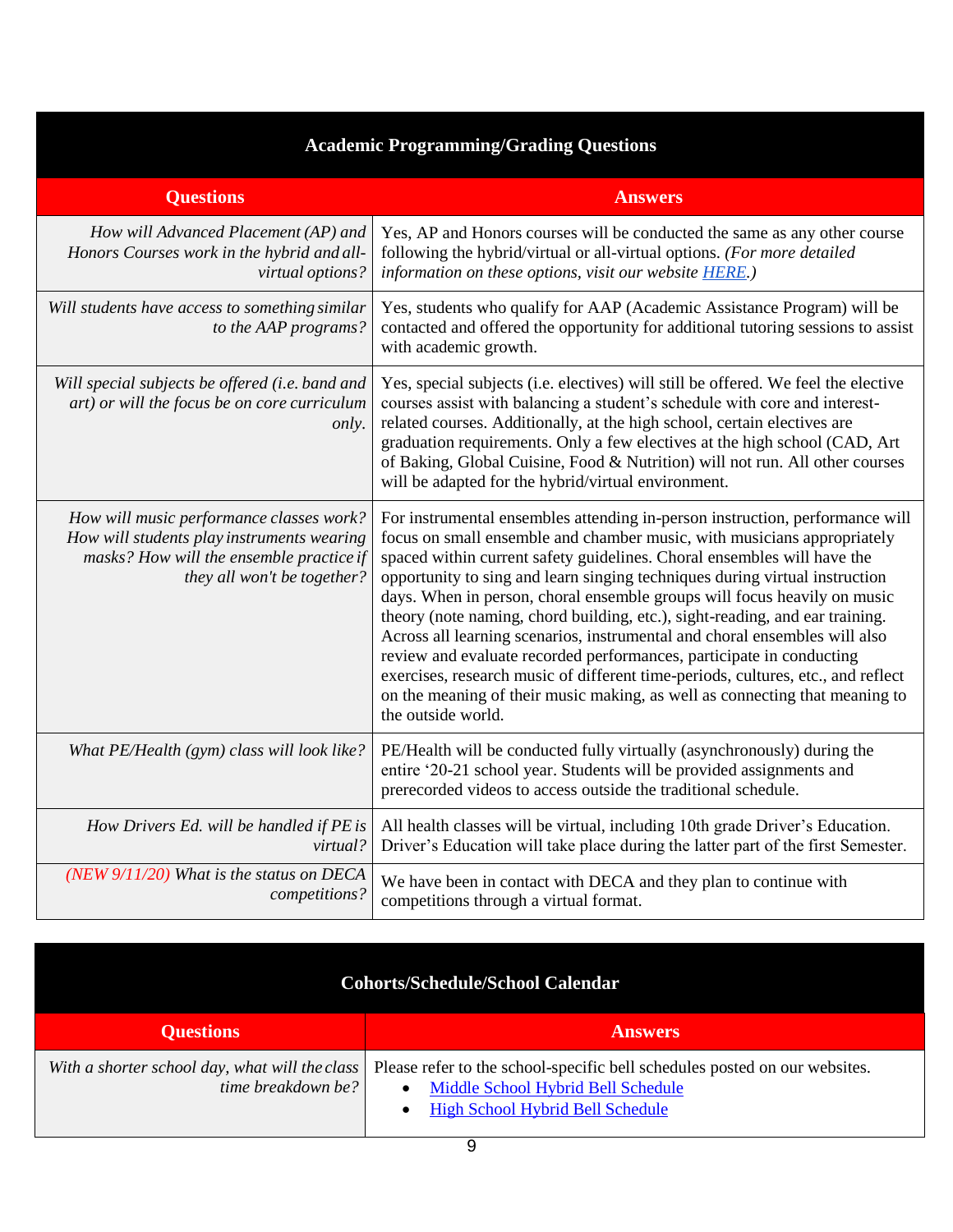| <b>Cohorts/Schedule/School Calendar</b>                                                                                                                                    |                                                                                                                                                                                                                                                                                                                                                                                                                                                                                                                                                                                                      |
|----------------------------------------------------------------------------------------------------------------------------------------------------------------------------|------------------------------------------------------------------------------------------------------------------------------------------------------------------------------------------------------------------------------------------------------------------------------------------------------------------------------------------------------------------------------------------------------------------------------------------------------------------------------------------------------------------------------------------------------------------------------------------------------|
| <b>Questions</b>                                                                                                                                                           | <b>Answers</b>                                                                                                                                                                                                                                                                                                                                                                                                                                                                                                                                                                                       |
| When do we have to decide if we want to go<br>with the all virtual option?                                                                                                 | We are asking parents to complete the <b>Summer Parent Survey</b> (emailed July<br>$31st$ ) by August $7th$ .                                                                                                                                                                                                                                                                                                                                                                                                                                                                                        |
| Will students in Cohort V at the middle<br>school be assigned to the same teacher as<br>students in other cohorts?                                                         | Yes.                                                                                                                                                                                                                                                                                                                                                                                                                                                                                                                                                                                                 |
| Will the attendance policy be modified?                                                                                                                                    | As defined by State Law, the attendance policy remains the same. However,<br>perfect attendance awards/incentives will be suspended. We hope that by<br>eliminating this incentive any pressure to attend school when not feeling well<br>may be eliminated.                                                                                                                                                                                                                                                                                                                                         |
| What will the attendance policy look like for<br>students in Cohorts A & B?                                                                                                | Attendance will be taken each day by the teacher and through Schoology (our<br>new learning management system) when students are at home.                                                                                                                                                                                                                                                                                                                                                                                                                                                            |
| Has there been any consideration of slightly<br>expanding the December break so that<br>students could isolate before potentially<br>seeing grandparents for the holidays? | An amended school calendar for the 20-21 school year has been adopted. The<br>district is open to further adjustments throughout the year should conditions<br>warrant changes. However, keep in mind that if we were to extend any recess<br>period, we would have to make up those days elsewhere. Each year school<br>officials are under pressure from parents to "end the school year" as early in<br>June as possible.                                                                                                                                                                         |
| Will early release still be offered to seniors?                                                                                                                            | Yes. Early release will occur at 1:25 p.m. Please plan accordingly when<br>registering for college courses or developing a work schedule. This matter is<br>addressed in the Superintendent's KR Reopening Plan Update No. 2 - July 31,<br>2020.                                                                                                                                                                                                                                                                                                                                                     |
| Are there any plans for a freshman<br>orientation, and if so, what are they?                                                                                               | Freshman Transition Camp will be virtual on 8/5/20 & 8/6/20 and Freshman<br>Open House is scheduled for August 26th. More information will be emailed<br>prior to the events.                                                                                                                                                                                                                                                                                                                                                                                                                        |
| Once I choose the hybrid or all-virtual<br>option, can I switch? What is the process?                                                                                      | Parents can change the learning program (Hybrid to All-Virtual, or vice versa)<br>after the school year begins. We are currently establishing criteria to<br>accommodate learning program changes once the school year begins.<br>However, we will not allow for multiple learning program changes and all<br>changes will require approvals. Switching to and from will not be permitted<br>multiple times. This matter is addressed in the <b>Superintendent's KR Reopening</b><br>Plan Update No. 2 - July 31, 2020 and parents should reach out directly to<br>their child's guidance counselor. |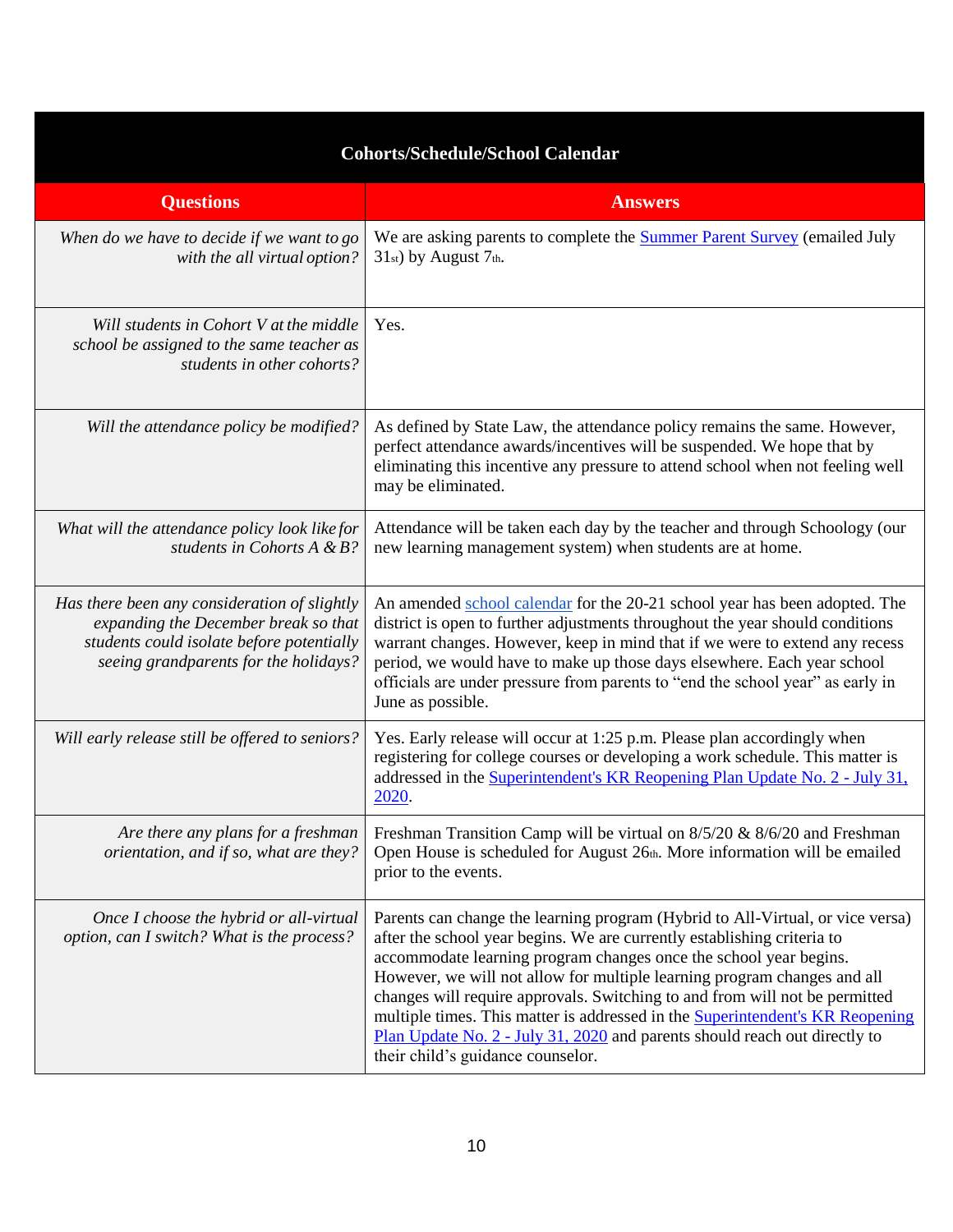| <b>Cohorts/Schedule/School Calendar</b>                                                                                                                                                                                                                                        |                                                                                                                                                                                                                                                                                                                         |
|--------------------------------------------------------------------------------------------------------------------------------------------------------------------------------------------------------------------------------------------------------------------------------|-------------------------------------------------------------------------------------------------------------------------------------------------------------------------------------------------------------------------------------------------------------------------------------------------------------------------|
| <b>Questions</b>                                                                                                                                                                                                                                                               | <b>Answers</b>                                                                                                                                                                                                                                                                                                          |
| Is there any way to change my child can<br>switch to cohort A?                                                                                                                                                                                                                 | Our policy to switch Cohorts will remain relatively inflexible in an effort to<br>maintain balanced cohorts. Should you believe an extenuating circumstance<br>exists, contact the building principal. This matter is addressed in<br>Superintendent's Preliminary School Reopening Schedules Letter - July 23,<br>2020 |
| Will you have the option to allow students to<br>be in school full time except for Wednesdays?                                                                                                                                                                                 | No. This is not possible when implementing CDC and NJ DOE guidelines.<br>Implementing these guidelines will result in a cohorting system to limit the<br>number of students in the building.                                                                                                                            |
| Will you stick with a 4-day schedule or will<br>the kids have every class each day while in<br>school?                                                                                                                                                                         | Neither school will have a rotating schedule. A student will experience every<br>class each day of in-person instruction and on virtual Wednesdays. Please refer<br>to the school-specific bell schedules posted on our websites.<br>Middle School Hybrid Bell Schedule<br><b>High School Hybrid Bell Schedule</b>      |
| Will the cohort days be as consistent as<br>possible? For example, cohort A attends in-<br>person on Monday and Tuesday all the time<br>except when holidays interfere?                                                                                                        | Yes, they will. However, the district has balanced the days throughout the year<br>to ensure both cohorts will receive equal in-person time. The school calendar<br>outlines cohort days for the year.                                                                                                                  |
| Will children have access to teachers and<br>cohorts all week?                                                                                                                                                                                                                 | Yes. Teachers will have office hours every morning prior to 9:25 am. (For<br>more detailed information on Office Hours, visit our website <b>HERE</b> .)                                                                                                                                                                |
| Will parents be informed of how the school<br>environment will be structured? For example,<br>will students change classrooms, or stay in<br>one room all day? Will they eat in the<br>lunchroom or classroom?                                                                 | Yes. The district will release a Re-opening plan that will detail all efforts and<br>accommodations being made to cope with this pandemic.                                                                                                                                                                              |
| I understand the Middle School is broken<br>down by teams. When the students attend on<br>their scheduled cohort day will they be with<br>the same small group of kids from their team<br>all day in their core classes? Or will they be<br>mixed with different kids all day? | Students will be teamed and share core classes with the team only. Up to three<br>teams can be grouped together for elective classes.                                                                                                                                                                                   |
| My son is a senior shared time student<br>with Salem. How will this work with that<br>program?                                                                                                                                                                                 | Share-time vocational students will have the option to attend Kingsway, in-<br>person, with their cohort. They may also attend Salem County (SCVTS),<br>twice a week in-person, on the days they are not reporting to Kingsway.<br>Please reach out to your child's case manager for more specific details.             |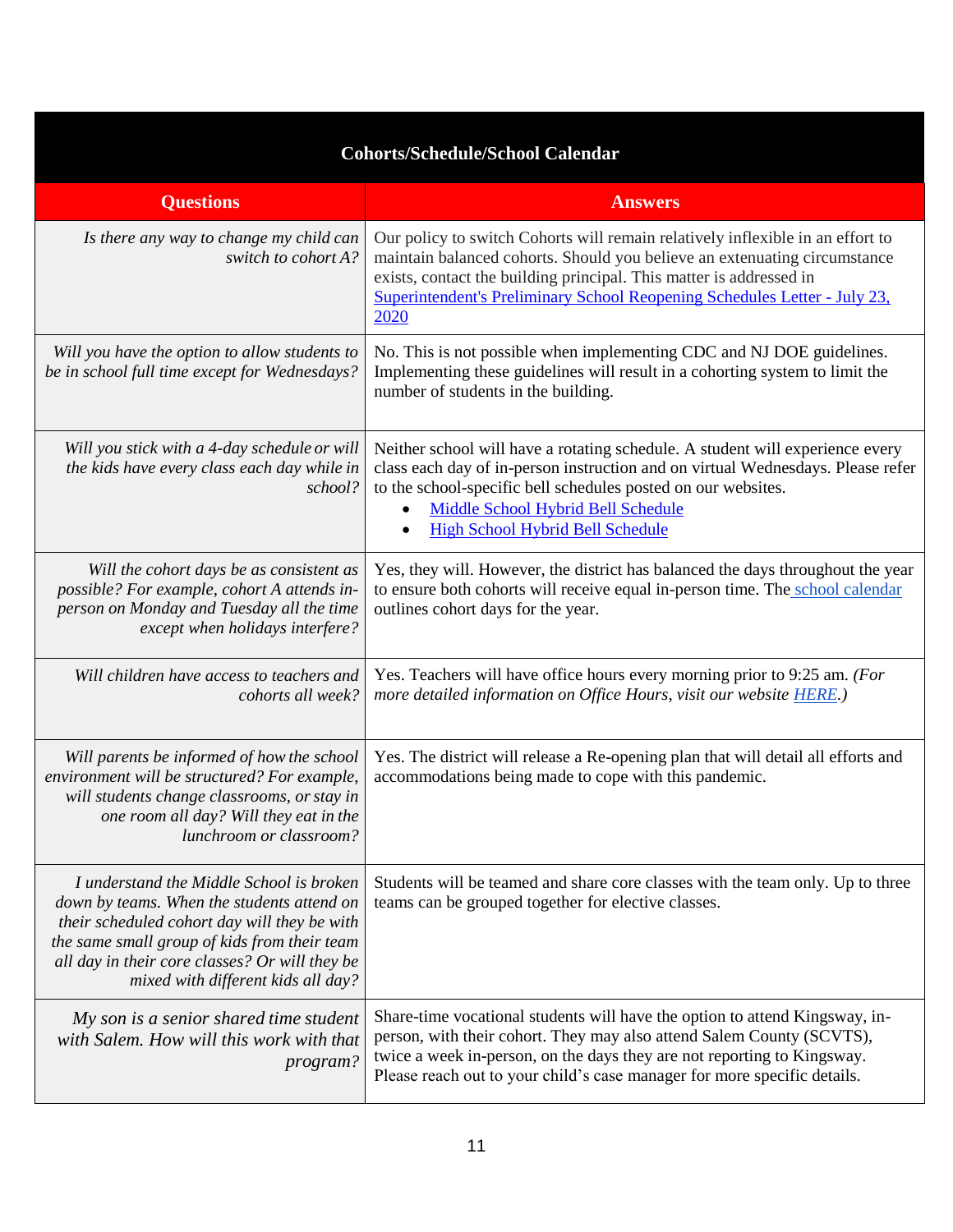| <b>Cohorts/Schedule/School Calendar</b>                                                                                                                                                                                                                                 |                                                                                                                                                                                                                                                                                                                                                                                                                                                                                                                                                                                                                                                                                                                                                                                           |
|-------------------------------------------------------------------------------------------------------------------------------------------------------------------------------------------------------------------------------------------------------------------------|-------------------------------------------------------------------------------------------------------------------------------------------------------------------------------------------------------------------------------------------------------------------------------------------------------------------------------------------------------------------------------------------------------------------------------------------------------------------------------------------------------------------------------------------------------------------------------------------------------------------------------------------------------------------------------------------------------------------------------------------------------------------------------------------|
| <b>Questions</b>                                                                                                                                                                                                                                                        | <b>Answers</b>                                                                                                                                                                                                                                                                                                                                                                                                                                                                                                                                                                                                                                                                                                                                                                            |
| Is there a date set for reevaluation of the<br>schedule or is this model expected to last the<br>entirety of the school year?                                                                                                                                           | Our intention is to open our schools in September with a plan that prioritizes<br>the health and safety of our faculty, staff, and students. However, we are in a<br>very fluid moment, and New Jersey's plan to reopen schools could change,<br>with little warning, and compel our schools to remain closed. We acknowledge<br>that the state-wide conversation to keep our schools closed is gaining<br>momentum; and, this acknowledgement is an attempt to provide you with<br>ample time to prepare accordingly. At present, the district does not have a set<br>date as things remain very fluid at the state level and we will await further<br>guidance from the DOE. This matter is addressed in the <b>Superintendent's KR</b><br>Reopening Plan Update No. 2 - July 31, 2020. |
| Is there any way to start earlier? What is the<br>basis for the much later start in the school<br>$day$ ?                                                                                                                                                               | Kingsway worked alongside the sending districts to ensure alignment of the<br>current model for parents and students. Therefore, it will not be possible to<br>adjust. The delayed start allows the district to safely transport students in<br>grades K-12 using the CDC and NJ DOE guidelines. Furthermore, after-school<br>athletics and studies regarding student sleep cycles, helped influence the<br>decision to operate on a delayed opening schedule. As a result, start times will<br>not be adjusted.                                                                                                                                                                                                                                                                          |
| Can anyone choose the all virtual option or is<br>this only for students with health conditions?                                                                                                                                                                        | It will be offered to all students. This matter is addressed in the<br>Superintendent's KR Reopening Plan Update No. 2 - July 31, 2020 and the<br>Summer Parent Survey provides parents with the option to select the "All<br>Virtual" School Option.                                                                                                                                                                                                                                                                                                                                                                                                                                                                                                                                     |
| Should there be a spike in cases, will all<br>classes change to virtual as they did in the<br>spring?                                                                                                                                                                   | Kingsway is ready to pivot to a fully virtual learning program should the need<br>arise.                                                                                                                                                                                                                                                                                                                                                                                                                                                                                                                                                                                                                                                                                                  |
| The revised district calendar shows this new<br>hybrid schedule for the entire school year. Is<br>it possible that we could return to full-time<br>in-person instruction at all this year? Or will<br>Kingsway keep the hybrid model for the<br>entire year regardless? | Should conditions permit, Kingsway can pivot to a 5-day a week all in-person<br>school day.                                                                                                                                                                                                                                                                                                                                                                                                                                                                                                                                                                                                                                                                                               |
| What if your child is in group A but all of<br>his/her friends are in group B will they have<br>to stay like that or can they transfer groups                                                                                                                           | Cohorts cannot be constructed around peer relationships. There may, however,<br>be some exceptions to this rule as we attempt to balance our cohorts with our<br>elementary schools while ensuring that siblings with different last names are<br>cohorted together. We hope you understand that we will not be able to<br>accommodate parent requests with respect to selecting a desired cohort at this<br>time. Students assigned to Cohort V will be by parent choice. This matter is<br>addressed in Superintendent's Preliminary School Reopening Schedules Letter<br>$-$ July 23, 2020.                                                                                                                                                                                            |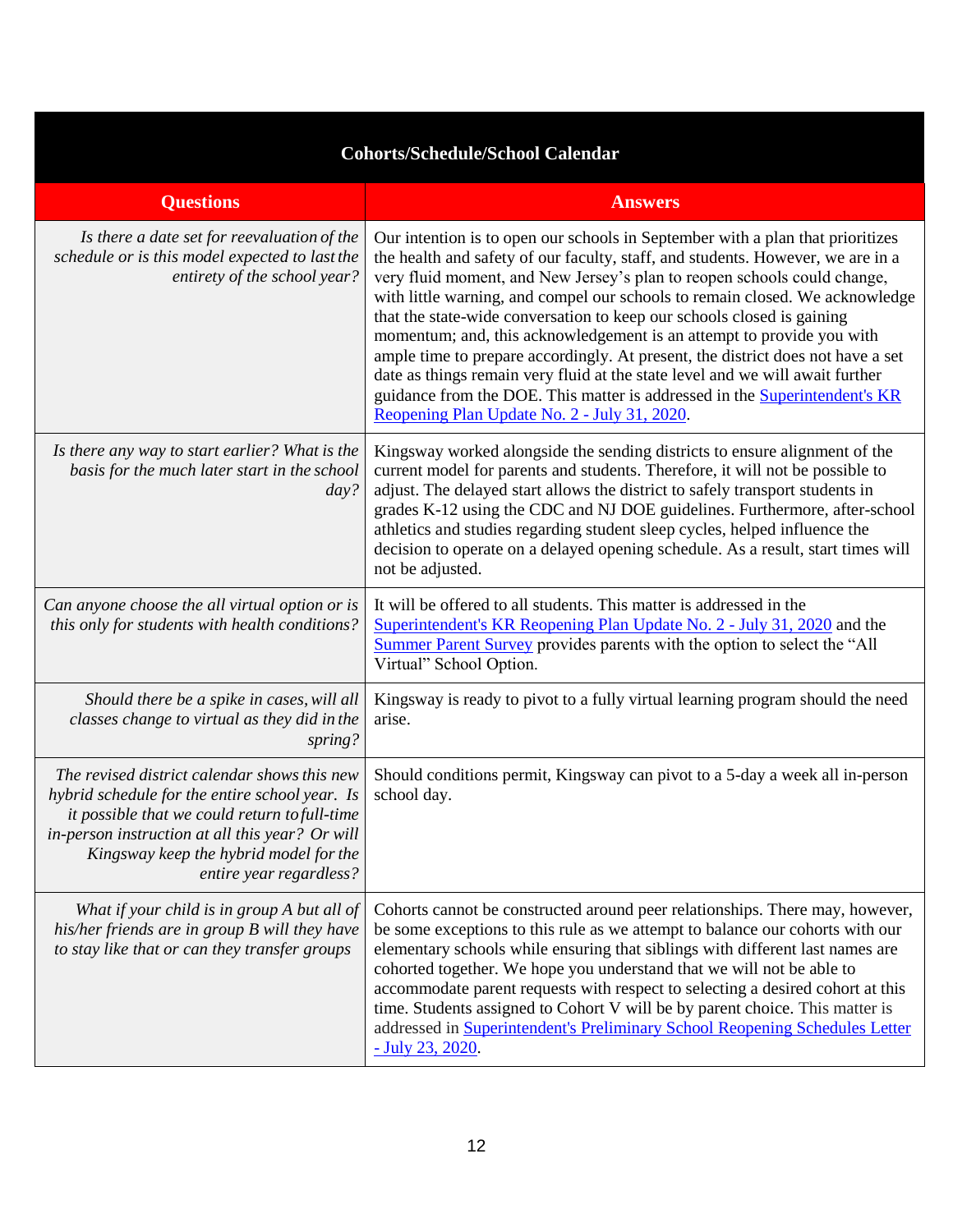| <b>Cohorts/Schedule/School Calendar</b>                                                                                                                            |                                                                                                                                                                                                                                                                                                                                                                                                                                                                                                                                                                                                                        |
|--------------------------------------------------------------------------------------------------------------------------------------------------------------------|------------------------------------------------------------------------------------------------------------------------------------------------------------------------------------------------------------------------------------------------------------------------------------------------------------------------------------------------------------------------------------------------------------------------------------------------------------------------------------------------------------------------------------------------------------------------------------------------------------------------|
| <b>Questions</b>                                                                                                                                                   | <b>Answers</b>                                                                                                                                                                                                                                                                                                                                                                                                                                                                                                                                                                                                         |
| How do I make sure that my children are in<br>the same cohort?                                                                                                     | All the elementary school sending districts and Kingsway have worked closely<br>to align the process so that siblings are scheduled together. Should there be a<br>situation that arises that proves difficult, please reach out to the building<br>principal.                                                                                                                                                                                                                                                                                                                                                         |
| How many students will be assigned to each<br>cohort if every student attend in person? For<br>each cohort, how many students will be in a<br>classroom at a time? | Approximately 900 for each cohort in the High school and 500 for the Middle<br>school. Classroom population can vary between 6-15 students. (Note: The<br>district has classrooms of various sizes, so class population will vary<br><i>accordingly.)</i>                                                                                                                                                                                                                                                                                                                                                              |
| Will SMART be eliminated due to the<br>shortened day?                                                                                                              | SMART at the high school has been suspended while we reopen school in<br>either a Hybrid Learning or Virtual Learning Program.                                                                                                                                                                                                                                                                                                                                                                                                                                                                                         |
| Are efforts being made to pod kids for core<br>subjects so that the interaction with other<br>students is minimized?                                               | Due to students' unique schedules, placing them in small pods is not possible.<br>However, the middle school utilizes a team approach, which means students<br>will share core classes with their team. In the high school, freshman and<br>sophomore classes are generally relegated to the north end of the building<br>while junior and senior classes are in the south end of the building. When<br>considering, the student population is reduced by approximately half on<br>reporting days and the other accommodations outlined in our Re-Opening<br>plan, Kingsway has minimized contact as best as possible. |

| <b>Special Education/English Language Learners</b>                                                                                                                      |                                                                                                                                                                                                                                                                                                                                                                                                                                                                                                                                                                                                                                                                                                                                                |
|-------------------------------------------------------------------------------------------------------------------------------------------------------------------------|------------------------------------------------------------------------------------------------------------------------------------------------------------------------------------------------------------------------------------------------------------------------------------------------------------------------------------------------------------------------------------------------------------------------------------------------------------------------------------------------------------------------------------------------------------------------------------------------------------------------------------------------------------------------------------------------------------------------------------------------|
| <b>Questions</b>                                                                                                                                                        | <b>Answers</b>                                                                                                                                                                                                                                                                                                                                                                                                                                                                                                                                                                                                                                                                                                                                 |
| Will Special Education students and English<br>Language Leaners be going to school 4 days<br>a week, or will they follow the A/B cohort of<br>the general student body? | Special education students will follow the A/B cohort of the student body with<br>the exception of self-contained students (STEP Program) and ELL students.<br>Parents of self-contained and ELL students have the option of sending their<br>child 4-days a week.                                                                                                                                                                                                                                                                                                                                                                                                                                                                             |
| Will there be an alternate schedule for<br>special education?                                                                                                           | No. Special education students will follow the A/B cohort of the student body<br>with the exception of self-contained students (STEP Program).                                                                                                                                                                                                                                                                                                                                                                                                                                                                                                                                                                                                 |
| How will support be provided (virtually) for<br>students with an IEP? What accommodation<br>will be made for students with IEPs?                                        | During virtual instruction, teachers will provide accommodations and<br>modifications to students with disabilities as outlined in their IEPs. Materials<br>will be provided in alternate formats, as appropriate, to facilitate effective<br>communication for students with disabilities. Further, teachers are encouraged<br>to partner with families to work through barriers to learning, provide<br>alternative options for participating in virtual class discussions, use student<br>interests to inform lessons and activities, create video modeling of assignment<br>expectations, and use built-in accessibility features in learning management<br>systems (i.e., heading styles that allow for reading software to navigate from |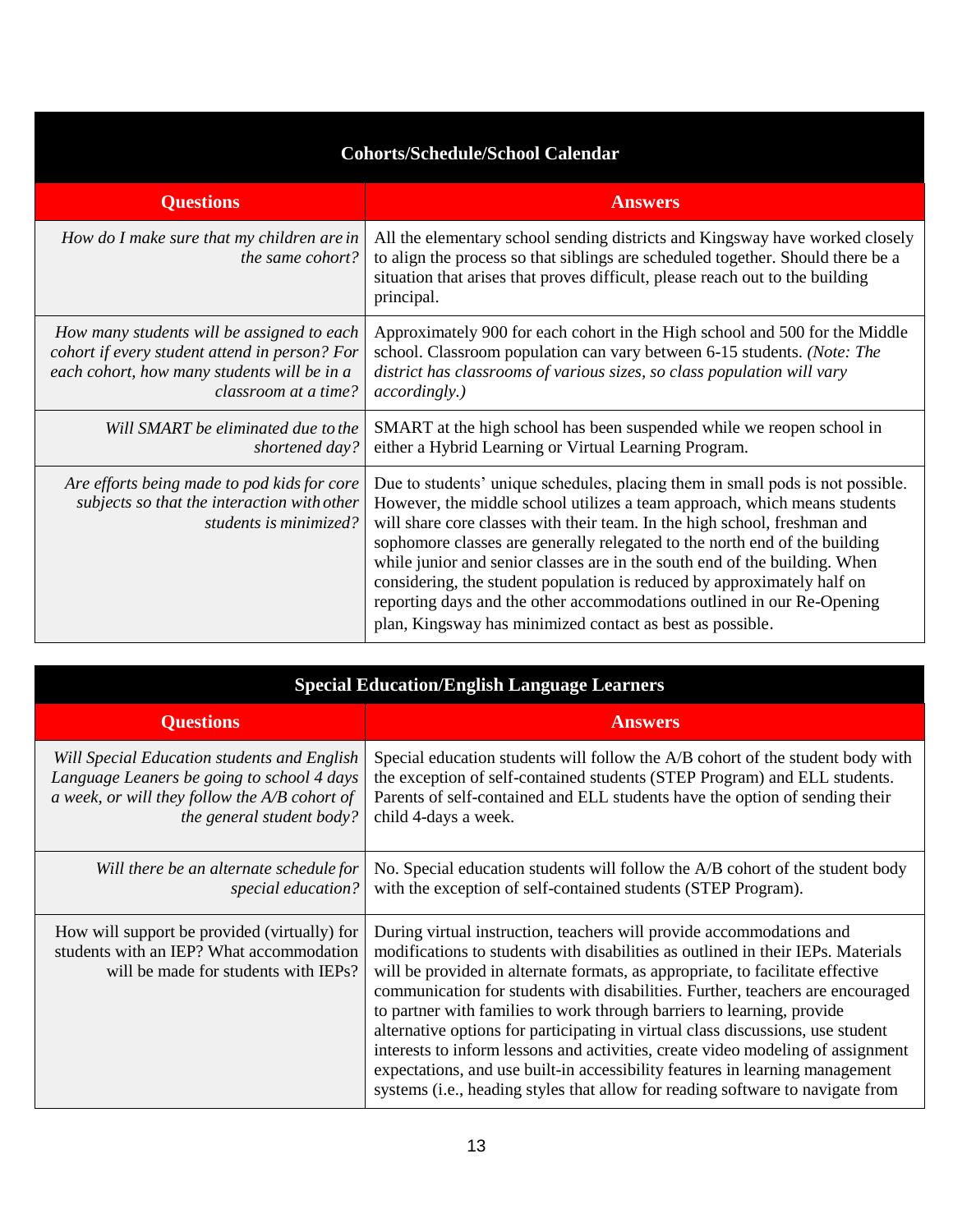| section to section, ensure no information is conveyed solely by color or sound,<br>use text to speech features and programs such as Learning Ally/audiobooks,<br>provide transcripts/closed-captioning for video/audio, etc.). |
|--------------------------------------------------------------------------------------------------------------------------------------------------------------------------------------------------------------------------------|
|                                                                                                                                                                                                                                |

| <b>Schoology/Technology</b>                                                                                                  |                                                                                                                                                                                                                                                                                                                                                                                                                                                                                                                                                                                                                                                 |
|------------------------------------------------------------------------------------------------------------------------------|-------------------------------------------------------------------------------------------------------------------------------------------------------------------------------------------------------------------------------------------------------------------------------------------------------------------------------------------------------------------------------------------------------------------------------------------------------------------------------------------------------------------------------------------------------------------------------------------------------------------------------------------------|
| <b>Questions</b>                                                                                                             | <b>Answers</b>                                                                                                                                                                                                                                                                                                                                                                                                                                                                                                                                                                                                                                  |
| Will the school be providing Chromebooks<br>to students who didn't have them this past<br>spring?                            | Each child can have access to a school provided Chromebook. Please fill out<br>a support ticket here or call 856-467-3300 X4256, and leave a message<br>detailing your name, child's name, address, and call back number.                                                                                                                                                                                                                                                                                                                                                                                                                       |
| Will the school invest in working<br>microphones for all teachers to facilitate<br>the challenges of teaching behind a mask? | Not at this time. We will evaluate and add microphones on an as-needed basis if<br>this becomes an issue.                                                                                                                                                                                                                                                                                                                                                                                                                                                                                                                                       |
| $(NEW 9/11/20)$ How does a parent get a<br>Schoology account?                                                                | Parent accounts were generated by the email address on file in the PowerSchool<br>Parent Portal. An email was sent from Schoology titled, "Schoology<br>Registration." If you did not receive an email, please contact our registrar at<br>registrar@krsd.org.                                                                                                                                                                                                                                                                                                                                                                                  |
| $(NEW 9/11/20)$ Will there be a Kingsway<br>specific recorded tutorial on Schoology?                                         | Yes! Are you interested in signing up for Kingsway's Parent Schoology<br>Tutorial Course and a follow up Live Question and Answer Session? If so,<br>please complete this form no later than Wednesday, September 16.                                                                                                                                                                                                                                                                                                                                                                                                                           |
| (NEW 9/11/20) Can my child bring in their<br>personal laptops to school?                                                     | Yes! Students may bring in their personal devices, if they choose. However,<br>THIS IS NOT MANDATORY. Our decision to allow students to bring-your-<br>own-device (BYOD) is in response to a number of parents who have expressed<br>concern over sharing technology in fear of spreading the virus. For student<br>personal devices to work, especially with Schoology, devices will need to meet<br>minimum requirements/specifications so that they are flexible enough to meet<br>the needs of classroom performance. BYOD Minimum Requirement data sheet<br>has been made available for dissemination among students, parents and faculty. |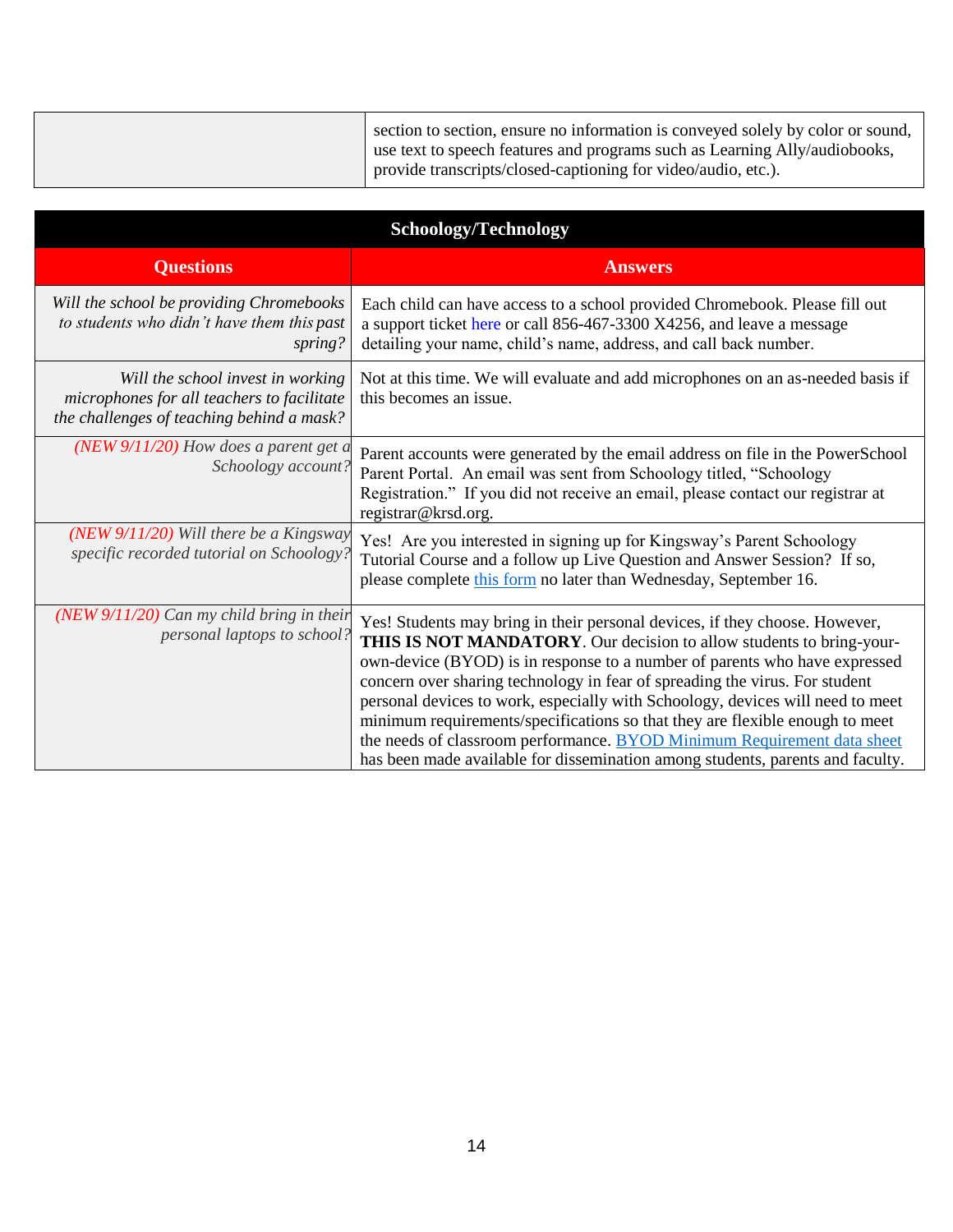| <b>Athletics/Clubs/Activities</b>                                                                            |                                                                                                                                                                                                                                                                                                                                                                                                |
|--------------------------------------------------------------------------------------------------------------|------------------------------------------------------------------------------------------------------------------------------------------------------------------------------------------------------------------------------------------------------------------------------------------------------------------------------------------------------------------------------------------------|
| <b>Questions</b>                                                                                             | <b>Answers</b>                                                                                                                                                                                                                                                                                                                                                                                 |
| What is the plan for after school<br>activities/clubs and sports at the Middle<br>School and High School?    | <b>Middle School:</b> There will be nine activities and/or clubs that will be offered<br>online to the students this fall. Meeting times and dates will be made available<br>to students once school starts this fall. Students interested can log on to a zoom<br>or meet to participate in the club. No after school wellness activities will be<br>offered                                  |
|                                                                                                              | High School: Athletics - The NJSIAA developed a modified fall season with<br>start and end dates and will do the same for winter and spring sports. When the<br>students are on virtual days they will come after school for practices and/or<br>games and will need to be transported. We are developing a safety plan for our<br>athletes and coaches to follow using the NJSIAA guidelines. |
|                                                                                                              | High School: Clubs/Activities - We are determining what clubs/activities are<br>still able to be held virtually and will communicate that information shortly.<br>There will not be any club meetings held in person during the school day or<br>after school. The advisor will hold Zoom meetings after school hours.                                                                         |
| Will choosing an all virtual learning<br>environment prevent my child from<br>participating in any capacity? | Any child is welcome to join in any activity they are interested in that is offered<br>at this time.                                                                                                                                                                                                                                                                                           |
| Will there be any changes to the<br>Renaissance program and its requirements?                                | Since the Renaissance program is a full year program it is hard to say how<br>many changes may occur to the programs reward celebrations that are offered<br>to students that qualify. Some reward celebrations may be modified to coincide<br>with the CDC regulations. Requirements for student cardholders will remain<br>the same except for attendance requirements.                      |

| <b>Cleaning/Food Service/Transportation</b>                                    |                                                                                                                                                                                                                                                                                                                                                                                                                                                                                                                        |
|--------------------------------------------------------------------------------|------------------------------------------------------------------------------------------------------------------------------------------------------------------------------------------------------------------------------------------------------------------------------------------------------------------------------------------------------------------------------------------------------------------------------------------------------------------------------------------------------------------------|
| <b>Questions</b>                                                               | <b>Answers</b>                                                                                                                                                                                                                                                                                                                                                                                                                                                                                                         |
| Can you share bus plans?                                                       | Transportation will be provided on a daily basis to/from school. Due to the<br>district's revised schedule, and implementation of student cohorts, the number of<br>students riding the bus will be greatly reduced. We anticipate having no more<br>than one student per row in most cases and students will be required to fill the bus<br>from back to front. That will limit occupancy to approximately 22 students.<br>Students will be required to wear a face covering at all times while riding on the<br>bus. |
| Will there be assigned seating on the<br>buses?                                | Buses will be loaded from back to front to reduce student contact and, due to our<br>need to engage in contact tracing, students will be expected to sit in the same<br>seat.                                                                                                                                                                                                                                                                                                                                          |
| (NEW $9/11/20$ ) Do students need to show<br>the Daily Screener to the Driver? | No.                                                                                                                                                                                                                                                                                                                                                                                                                                                                                                                    |